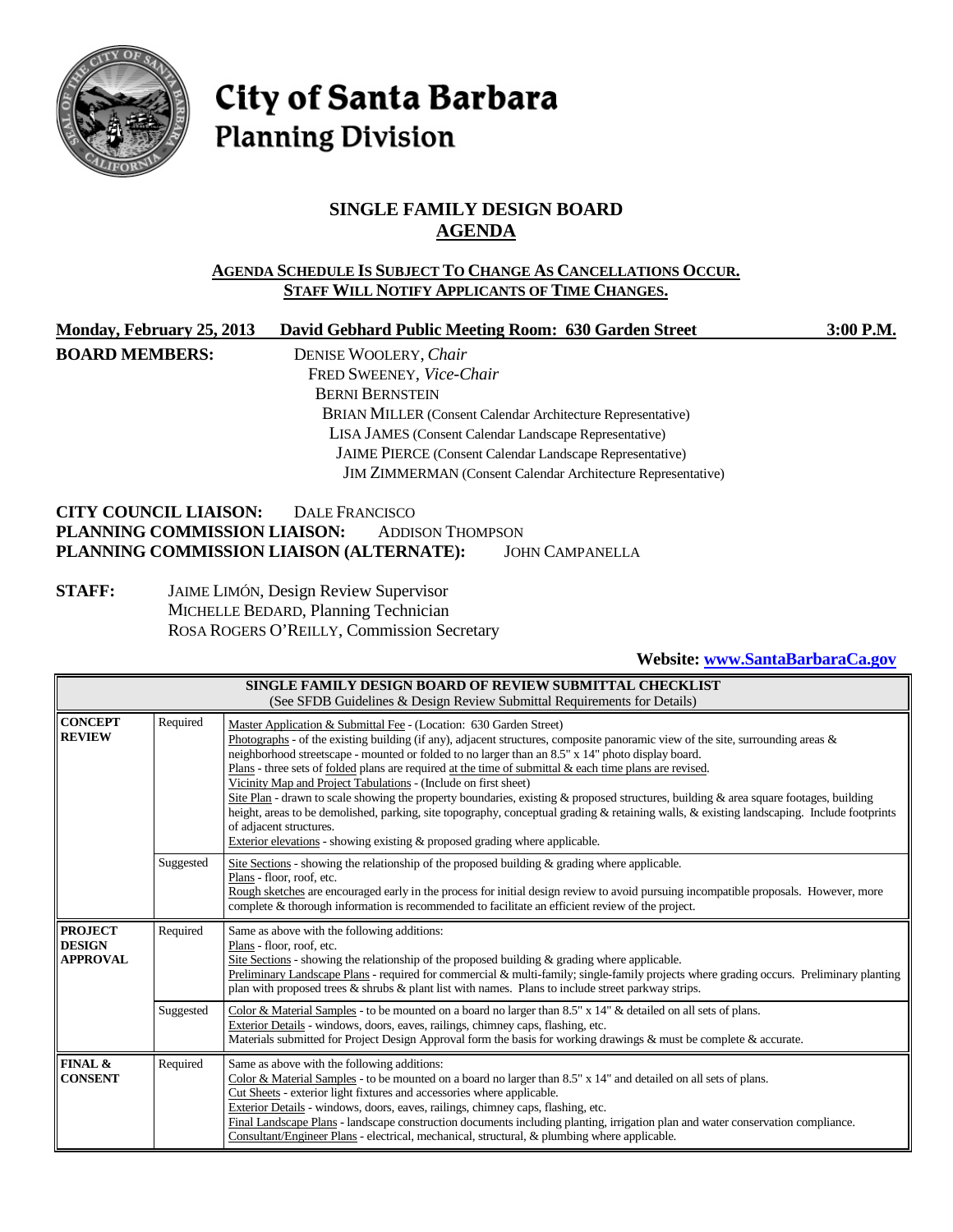**AGENDAS, MINUTES, REPORTS, PLANS & PUBLIC RECORD WRITINGS.** Copies of all documents relating to agenda items are available for review at 630 Garden Street. and agendas and minutes are posted online at [www.SantaBarbaraCA.gov/SFDB.](http://www.santabarbaraca.gov/ABR) If you have any questions or wish to review the plans, please contact Michelle Bedard, Single Family Design Board (SFDB) Planning Technician, at (805) 564-5470, extension 4551, or by email at [MBedard@SantaBarbaraCA.gov.](mailto:MBedard@SantaBarbaraCA.gov) Office hours are 8:30 a. to 4:30 p.m., Monday through Thursday, and every other Friday. Please check our website under *City Calendar* to verify closure dates. **Materials related to an item on this agenda submitted to the SFDB after distribution of the agenda packet are available for public inspection in the Community Development Department located at 630 Garden Street, during normal business hours.** Writings that are a public record under Government Code § 54957.5(a) and that relate to an agenda item for an open session of a regular meeting of the SFDB and that are distributed to a majority of all of the members of the SFDB during the meeting are available for public inspection by the door at the back of the David Gebhard Public Meeting Room, 630 Garden Street, Santa Barbara, CA.

**PUBLIC COMMENT.** The public has the opportunity to comment on any item on today's agenda. The Chair will announce when public testimony can be given for each item on the agenda. Speaker slips are available by the door and should be filled in and handed to the SFDB Secretary (adjacent to the window) before the agenda item begins. Please indicate which item you would like to address on the speaker slip and, in your testimony, which portion of the project you will be addressing in your comments. Each speaker is allocated three minutes for public comment due to time constraints. Written public comment letters and emails received prior to the meeting are typically distributed to the SFDB at their meeting.

**STATE POLITICAL REFORM ACT SOLE PROPRIETOR ADVISORY.** State law, in certain circumstances, allows an architect, engineer or a person in a related profession who is a "sole practitioner" to make an informational, nonadvocative presentation of drawings or submissions of an architectural, engineering, or similar nature to the same Board on which they are seated. Full details regarding this exception are posted in the back of the David Gebhard Public Meeting Room and available at the Community Development Department located at 630 Garden Street, Santa Barbara, CA.

#### **PLEASE BE ADVISED**

The following advisories are generally also contained in the City's Single Family Design Board General Design Guidelines and Meeting Procedures (SFDB Guidelines). The specific SFDB Guideline number related to each advisory is listed in parenthesis after each advisory. Applicants are encouraged to review the full version of the SFDB Guidelines.

- The approximate time the project will be reviewed is listed to the left of each item. It is suggested that applicants arrive 15 minutes early. The agenda schedule is subject to change as cancellations occur. Staff will notify applicants of time changes. (3.2.2)
- The applicant's presence is required. If an applicant is not present, the item will be postponed indefinitely. If an applicant cancels or postpones an item without providing advance notice, the item will be postponed indefinitely and will not be placed on the following SFDB agenda. In order to reschedule the item for review, a rescheduling fee will be paid and the applicant must fill out and file a Supplemental Application Form at 630 Garden Street (Community Development Department) in addition to submitting appropriate plans. (3.2.4)
- Substitution of plans is not allowed. If revised plans differing from the submittal sets are brought to the meeting, motions for Project Design Approval or Final Approval will be contingent upon staff review for code compliance. (3.2.4)
- Concept review comments are generally valid for one year. Per SMBC 22.69.090, a project design approval is valid for three years from the date of the approval unless a time extension has been granted or a building permit has been issued. Projects with a valid land use approval will also automatically extend the project design approval expiration date. (3.2.9) An SFDB approval does not constitute a Zoning clearance or a Building and Safety Permit.
- All approvals made by the SFDB are based on compliance with Municipal Code Chapter 22.69 and with adopted SFDB guidelines. Decisions of the SFDB may be appealed to the City Council. For further information on appeals, contact the Planning Division Staff or the City Clerk's office. Appeals must be in writing and must be filed with the City Clerk at City Hall, 735 Anacapa Street, within ten (10) calendar days of the meeting and which the Board took action or rendered its decision. (3.2.9)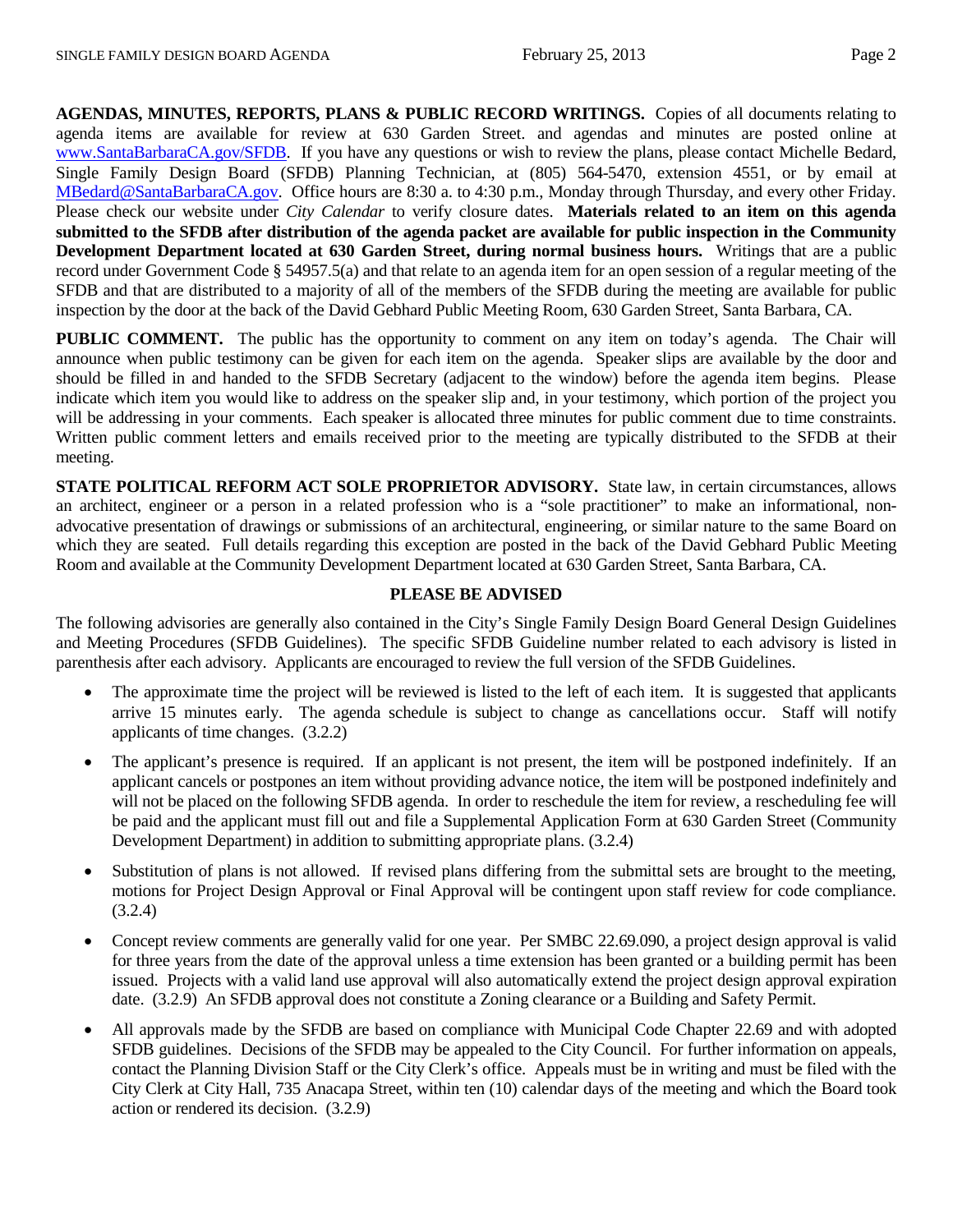• **AMERICANS WITH DISABILITIES ACT:** In compliance with the Americans with Disabilities Act, if you need special assistance to gain access to, comment at, or participate in this meeting, please contact the Planning Division at (805) 564-5470, ext. 4577. If possible, notification at least 48 hours prior to the meeting will enable the City to make reasonable arrangements in most cases.

#### **LICENSING ADVISORY:**

The Business and Professions Code of the State of California and the Municipal Code of the City of Santa Barbara restrict preparation of plans for certain project types to licensed professionals. See SFDB Guidelines 2.12 and 3.1.2C for specific information.

#### **NOTICE:**

- 1. On February 21, 2013, this Agenda was duly posted on the indoor and outdoor bulletin boards at the Community Development Department, 630 Garden Street, and online at [www.SantaBarbaraCA.gov.](http://www.santabarbaraca.gov/)
- 2. This regular meeting of the Single Family Design Board will be broadcast live on City TV-18, or on your computer via [http://www.SantaBarbaraCA.gov/Government/Video/](http://www.santabarbaraca.gov/Government/Video/) and then clicking *City TV-18 Live Broadcast*. City TV-18 will also rebroadcast this meeting in its entirety the following Wednesday morning at 8:00 A.M. An archived video copy of this meeting will be viewable on computers with high speed internet access the following Wednesday at [www.SantaBarbaraCA.gov/SFDB](http://www.santabarbaraca.gov/SFDB) and then clicking *Online Meetings.*

#### **GENERAL BUSINESS:**

A. Public Comment:

Any member of the public may address the Single Family Design Board for up to two minutes on any subject within their jurisdiction that is not scheduled for a public discussion before the Board on that day. The total time for this item is ten minutes. (Public comment for items scheduled on today's agenda will be taken at the time the item is heard.)

- B. Approval of the minutes of the Single Family Design Board meeting of February 11, 2013.
- C. Consent Calendar: February 19, 2013 and February 25, 2013
- D. Announcements, requests by applicants for continuances and withdrawals, future agenda items, and appeals.
- E. Subcommittee Reports.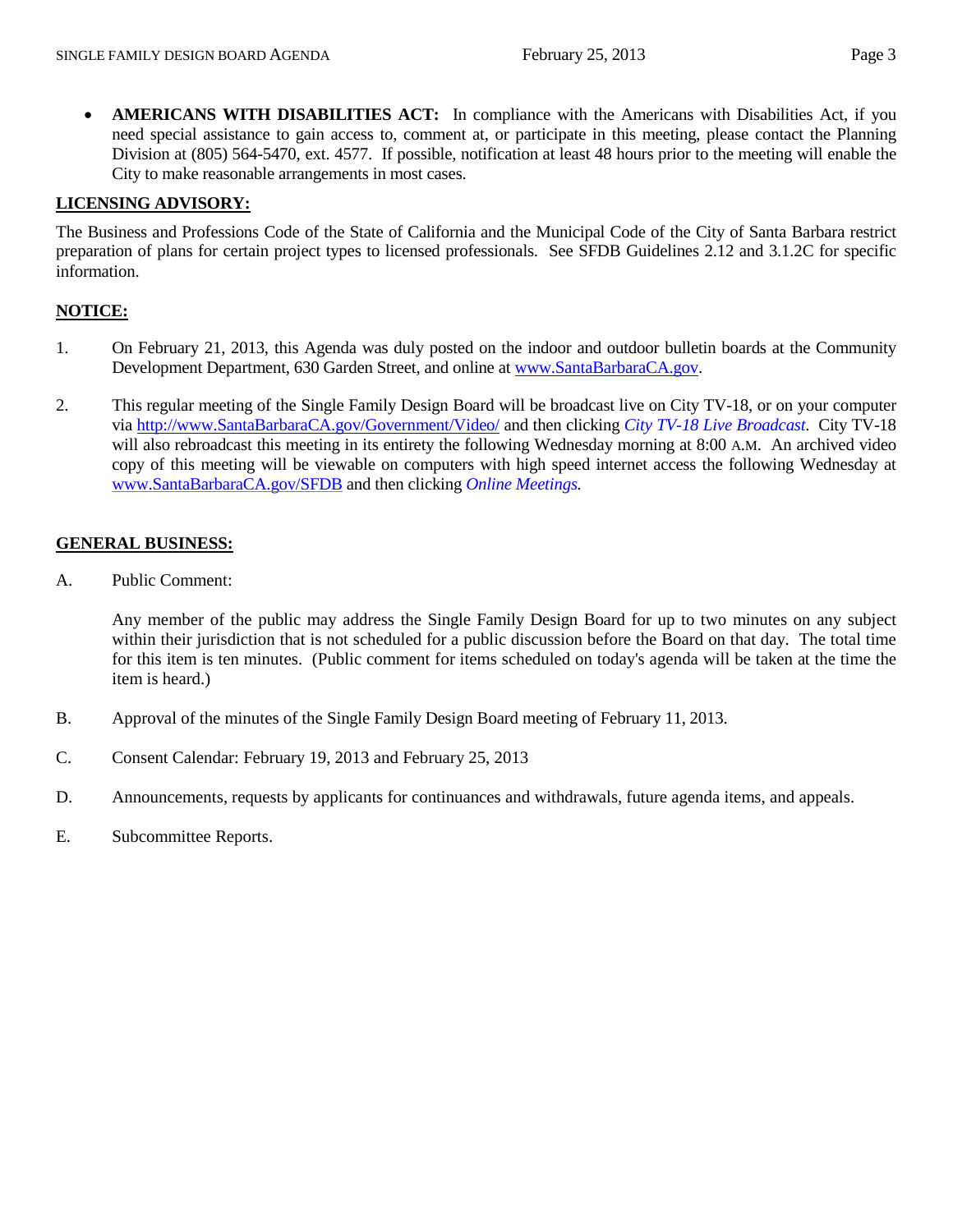#### **FINAL REVIEW**

#### **1. 1512 SHORELINE DR E-3/SD-3 Zone**

| (3:10) | Assessor's Parcel Number:  | 045-181-012            |
|--------|----------------------------|------------------------|
|        | <b>Application Number:</b> | MST2012-00328          |
|        | Owner:                     | William Russ           |
|        | Designer:                  | Robert Paul Design     |
|        | Designer:                  | <b>Acanthus Design</b> |

(Proposal to demolish the existing 1,360 square foot, two-story single-family residence, the 220 square foot garage, and accessory buildings; and construct a new 2,208 square foot two-story single-family residence, and a new 430 square foot two-car detached garage. The proposal includes 781 square feet of second-story decks, a 90 square foot roof deck, and an 8-foot tall site wall. One palm tree is proposed to be relocated; all other existing trees are proposed to remain. The proposed total of 2,638 square feet, located on a 7,864 square foot parcel in the non-appealable jurisdiction of the Coastal Zone, is 84% of the maximum floor-to-lot area ratio (FAR). The proposal will address violations identified in ZIR2011- 00414.)

**(Final Approval is requested. Compliance with Tier 2 Storm Water Management Program is required prior to granting Final Approval. Project Design Approval was granted on December 3, 2012.)**

#### **FINAL REVIEW**

#### **2. 2082 LAS CANOAS RD A-1 Zone**

**(3:35)** Assessor's Parcel Number: 021-030-037 Application Number: MST2012-00262 Owner: Ron Petelski Architect: James Mcclintock Engineer: Victor Beck

> (Proposal for site grading; construction of multiple retaining walls; to level, extend, and pave the driveway; and create a building pad for a future residence located on a 3-acre parcel in the Hillside Design District. The proposal involves 1,250 cubic yards of cut, 1,250 cubic yards of fill, and 1,000 cubic yards of recompaction to be balanced on site. Retaining walls include a new 120 linear foot retaining wall ranging in height from 6-inches to 12 feet, a new 200 linear foot retaining wall ranging in height from 4- to 5-feet, and a new 145 linear foot 6-foot tall site wall. The proposal will address violations identified in enforcement case ENF2012-00172.)

> **(Final approval is requested. Compliance with Tier 3 Storm Water Management Program is required prior to granting Final Approval. Project Design Approval was granted on February 11, 2013.)**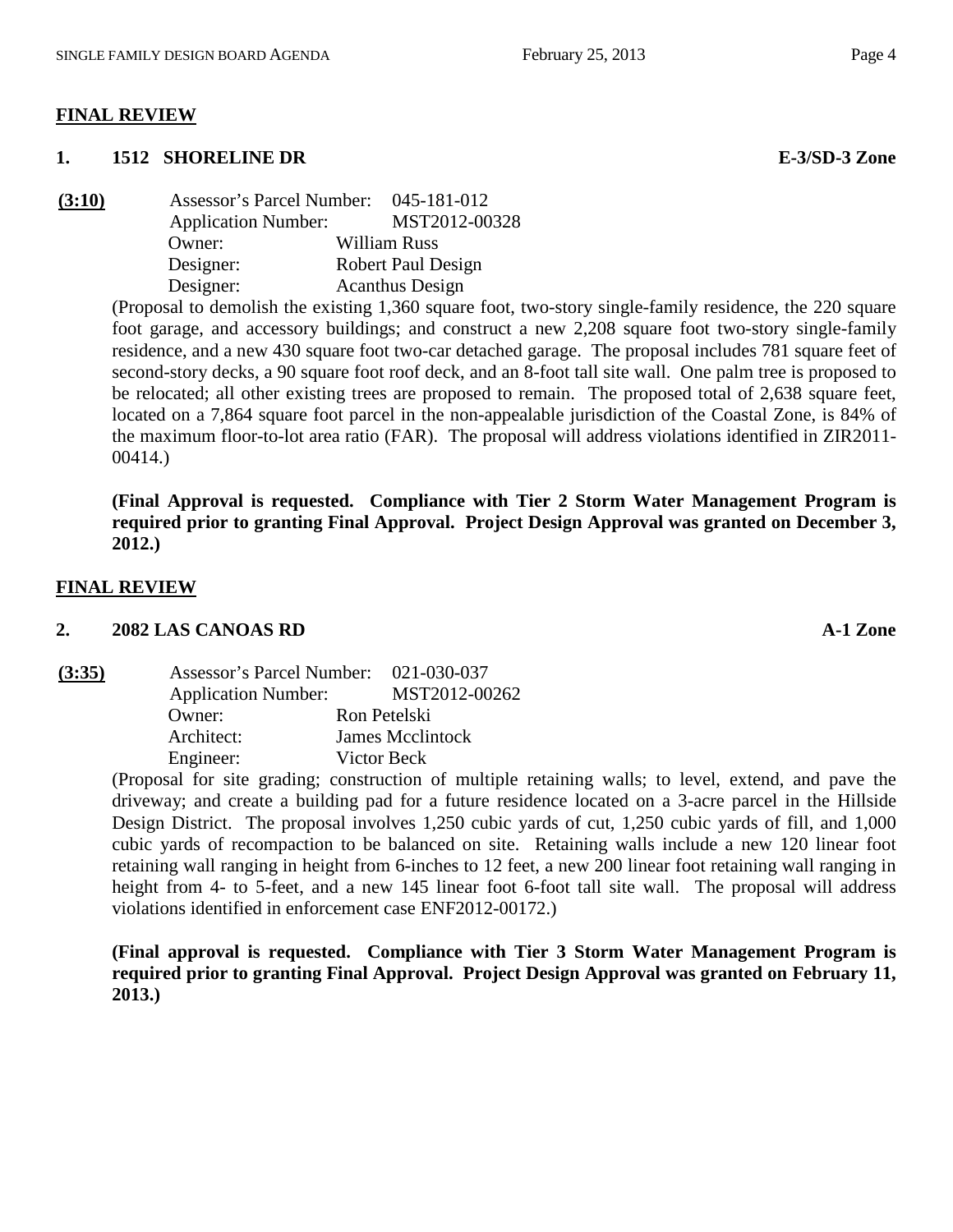#### **3. 3232 CAMPANIL DR A-1 Zone**

| (4:00) | Assessor's Parcel Number:  | 047-102-028                 |
|--------|----------------------------|-----------------------------|
|        | <b>Application Number:</b> | MST2012-00469               |
|        | Owner:                     | <b>Compton Family Trust</b> |
|        | Architect:                 | Jeffrey Berkus              |
|        | Contractor:                | <b>Young Construction</b>   |

(Concept review to demolish the existing 3,587 square foot single-family residence, the two-car garage, and all other associated existing site improvements, and construct a new 6,133 square foot, two-story, single-family residence, and an attached 740 square foot three-car garage, located on a 38,049 square foot lot in the Hillside Design District. The proposal includes a total of 4,073 cubic yards of grading, including 2,966 cubic yards of cut under the main building footprint, and 1,101 cubic yards of cut, fill, and recompaction grading elsewhere on-site. The proposal includes 784 square feet of uncovered upper level decks, and 937 square feet of covered upper level decks, a new pool and spa, and site retaining walls. The proposal results in a 6,871 square foot development total. The project is 101% of the guideline floor-to-lot area ratio (FAR) and includes a 50% reduction of the main-level/basement and garage square footage area.)

**(Project Design Approval is requested. The project requires compliance with Tier 3 Storm Water Management Program (SWMP) prior to granting Final Approval. The project was last reviewed on December 17, 2012.)**

## **SFDB-CONCEPT REVIEW (CONT.)**

#### **4. 616 E VALERIO ST R-2 Zone**

| (4:30) | Assessor's Parcel Number:  | 027-270-003                       |
|--------|----------------------------|-----------------------------------|
|        | <b>Application Number:</b> | MST2013-00030                     |
|        | Owner:                     | Catherine Edwardson               |
|        | Architect:                 | <b>Harrison Design Associates</b> |

(Proposal to convert an existing duplex into a new 3,454 square foot, three-story single-family residence with an attached 462 square foot two-car garage. The proposal includes an interior remodel of the existing 552 square foot basement and converting 54 square feet of existing basement crawl space into a new habitable floor area. Exterior alterations include eliminating the gable roof element at the front elevation, demolish and rebuild the 68 square foot front porch, demolish the existing 225 square foot second story deck and replace with a new 455 square foot second story deck, adding Juliette balconies, and door and window alterations. The proposed development total of 3,916 square feet, located on a 10,704 square foot parcel, is 103% of the floor-to-lot-area ratio (FAR) guideline for an (R-2) two-family residentially zoned parcel.)

**(Second concept review. The project requires compliance with Tier 2 Storm Water Management Program (SWMP) prior to granting Final Approval. The project was last reviewed on February 11, 2013.)**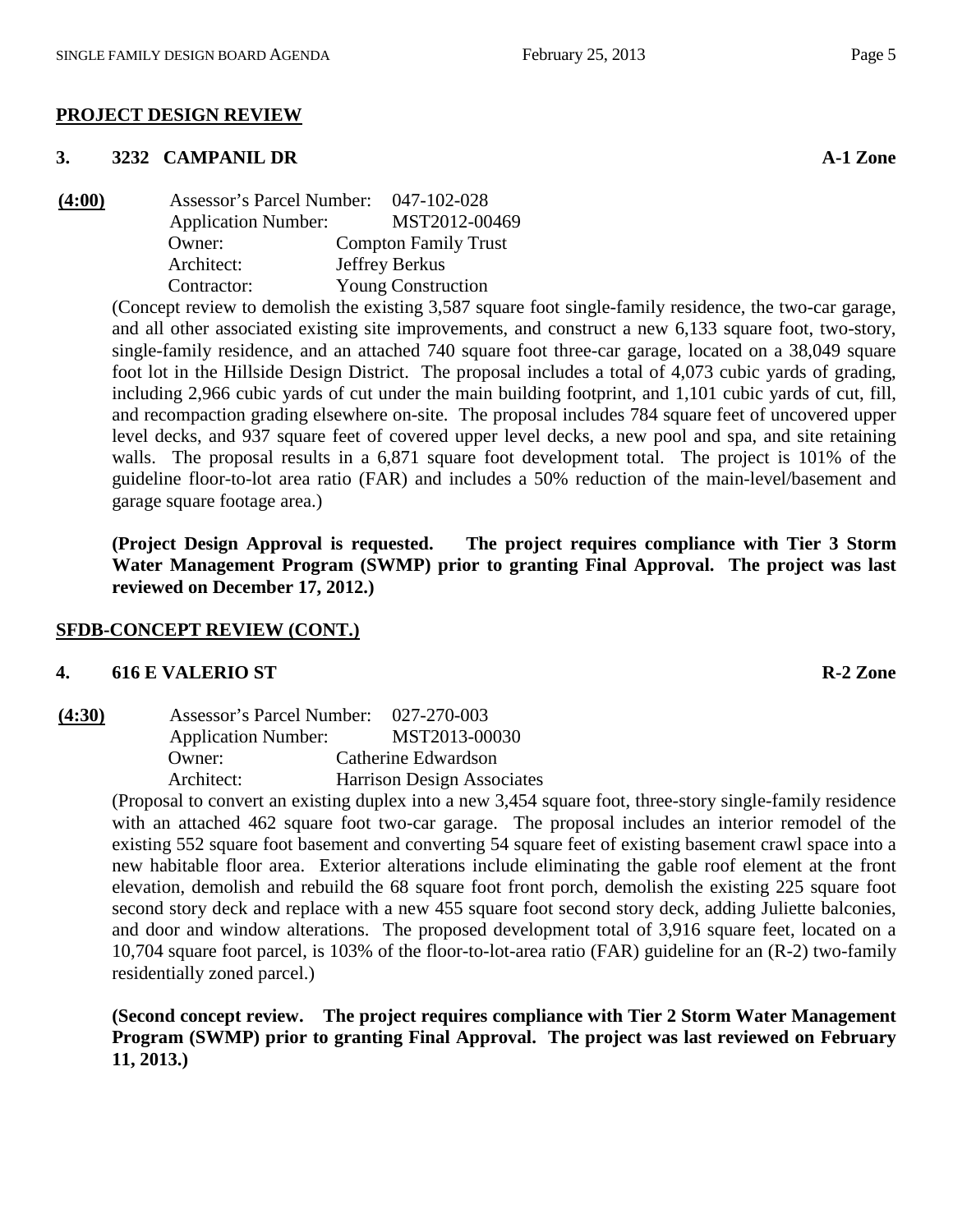## **CONCEPT REVIEW - NEW ITEM: PUBLIC HEARING**

#### **5. 965 W MOUNTAIN DR A-1 Zone**

**(5:00)** Assessor's Parcel Number: 021-050-026 Application Number: MST2013-00047 Owner: Bruce & Janice Hayashi Applicant: Sophie Calvin

(Proposal to convert an existing 488 square foot accessory building into a new two-story 1,120 square foot single-family residence located on a 10.31 acre lot in the Hillside Design District. The proposal includes a new 333 square foot one-story addition and creating a new 299 square foot second level within the existing structure. Construction of a new 750 square foot detached two-car garage is also proposed. An existing 119 square foot shed is proposed to remain. The proposal includes a reduction in size to an existing shade structure adjacent to the proposed new garage. The proposed development total of 1,926 square feet is 21% of the guideline floor-to-lot area ratio (FAR).)

**(Concept review. Project requires compliance with the Tier 3 Storm Water Management Program (SWMP) prior to Final Approval.)**

#### **CONCEPT REVIEW - NEW ITEM: PUBLIC HEARING**

## **6. 1714 ANACAPA ST (LOT 2) R-2 Zone**

| (5:30) |                            | Assessor's Parcel Number: 027-111-014 |                               |
|--------|----------------------------|---------------------------------------|-------------------------------|
|        | <b>Application Number:</b> |                                       | MST2013-00045                 |
|        | Owner:                     |                                       | 1712 Anacapa Street, LLC      |
|        | Applicant:                 |                                       | Jarrett Gorin                 |
|        | Architect:                 |                                       | Peikert Group Architects, LLP |
|        |                            |                                       |                               |

(Proposal to construct a new two-story 2,306 square foot single-family residence and an attached 482 square foot two-car garage, located on a vacant 7,330 square foot parcel. The proposal includes associated flat work, landscaping, and site walls. The design includes the roof location for possible future solar panels. This is a new parcel (Lot 2) created by a three lot subdivision approved by Planning Commission on October 8, 2009 (Resolution No. 040-09). The proposed total of 2,788 square feet is 92% of the guideline floor-to-lot area ratio (FAR).)

**(Comments only; project requires environmental assessment. Compliance with Tier 2 Storm Water Management Program (SWMP) is required prior to Final Approval.)**